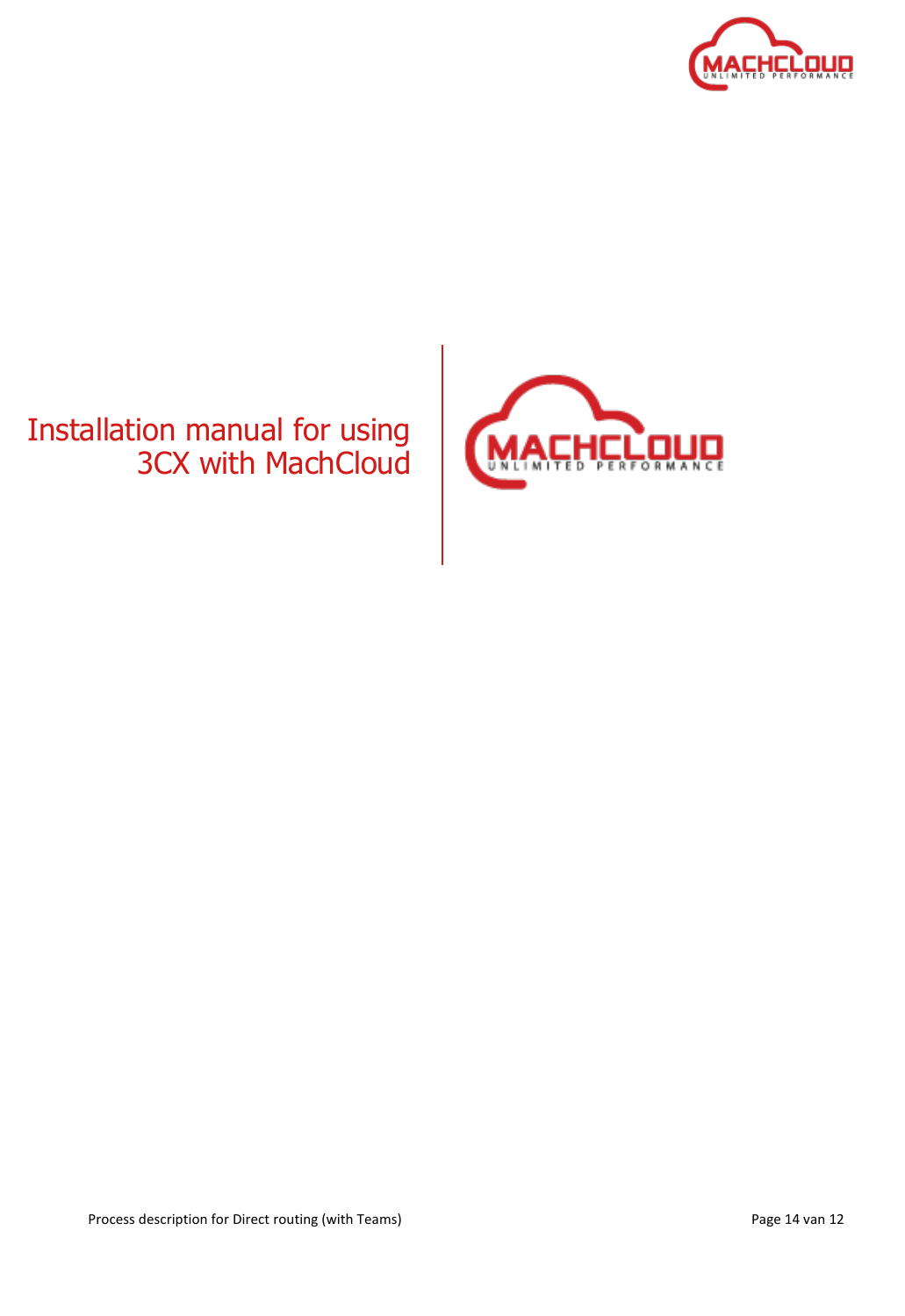

| Title                 | Installation manual for using 3CX with<br>MachCloud |
|-----------------------|-----------------------------------------------------|
| Owner                 | MachCloud BV                                        |
| Last change           | 4-11-2019                                           |
| <b>Classification</b> | <b>MachCloud Partners</b>                           |

# **History**

| <b>Versie</b> | <b>Auteur</b> | <b>Status</b> | <b>Datum</b> |
|---------------|---------------|---------------|--------------|
| 1.0           | MachCloud     | Final         | 2019-11-04   |
|               |               |               |              |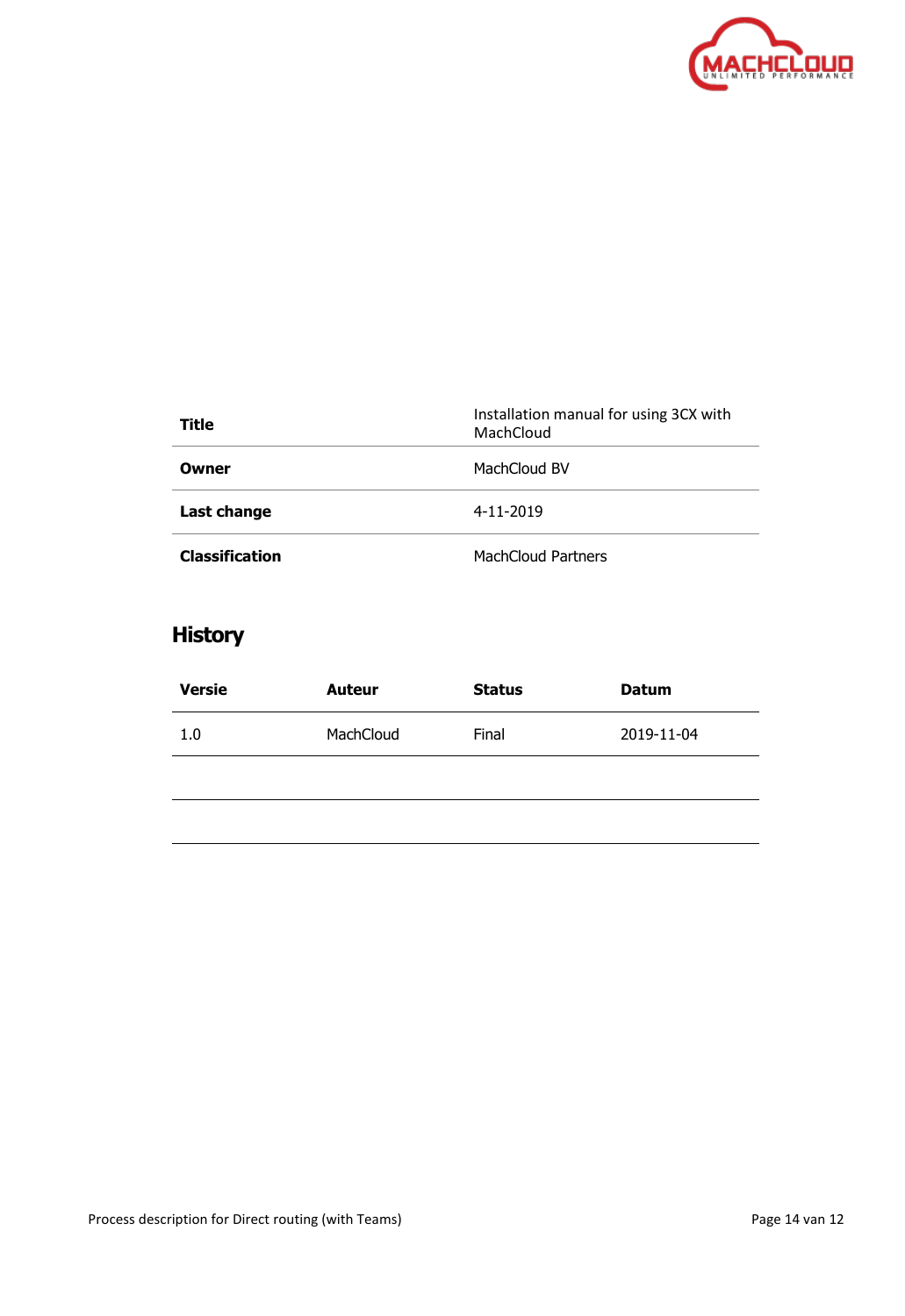

# **Contents**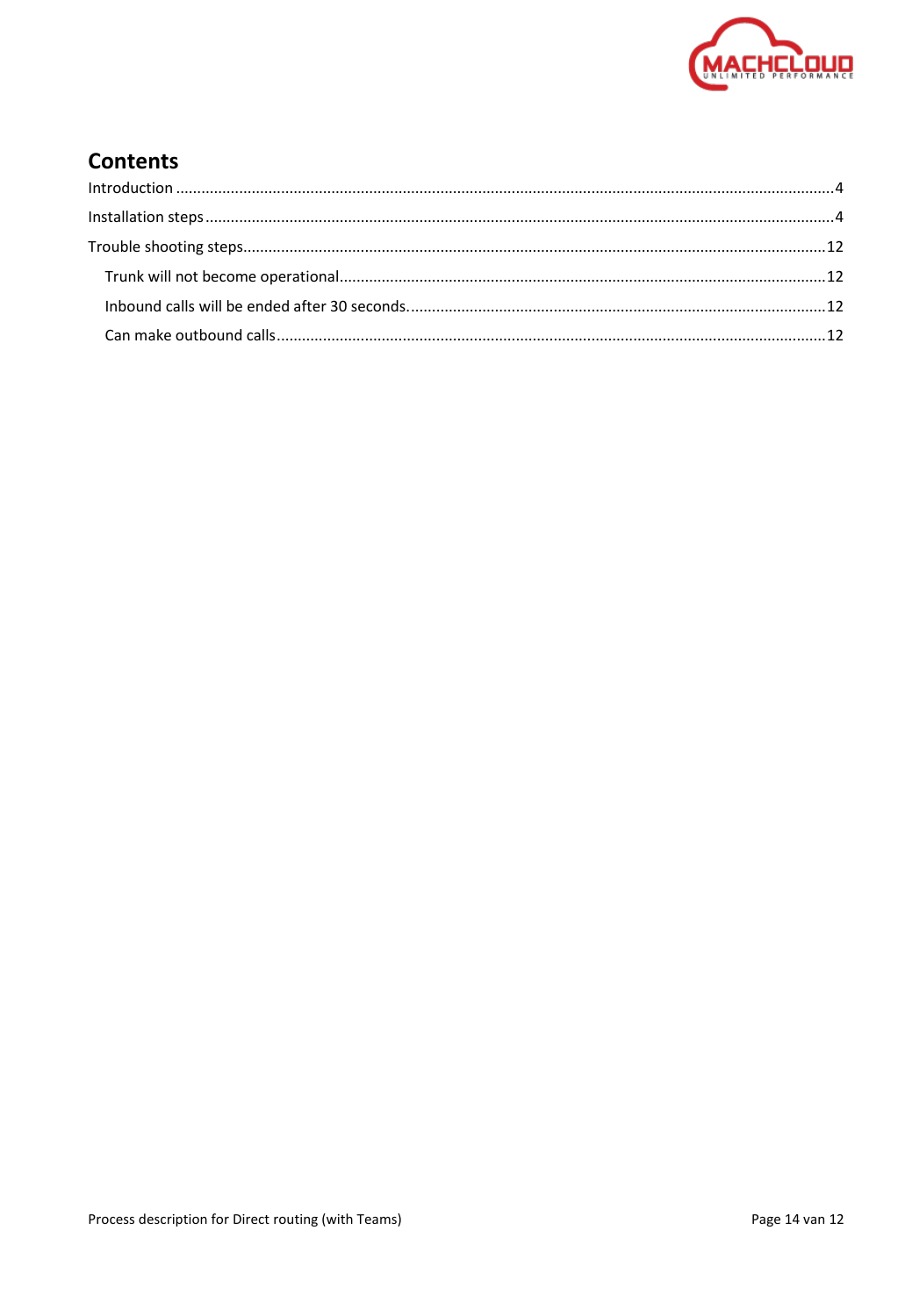

### <span id="page-3-0"></span>**Introduction**

This installation manual will help to setup a basic 3CX PBX configuration with a MachCloud provided SIP trunk.

This manual assumes that the following is available.

- An operational 3CX Phone System version 16 (or higher) with admin rights.
- An MachCloud SIP trunk that has at least one phone number assigned to it.

### <span id="page-3-1"></span>**Installation steps**

Follow the steps to add a MachCloud Trunk to the 3CX PBX.

1. Login into the 3CX Management Console with administrator privileges.

| 3CX<br><b>Welcome to the 3CX Management Console</b> |  |
|-----------------------------------------------------|--|
| admin                                               |  |
|                                                     |  |
| English (US)                                        |  |
| Login                                               |  |
| Supported Browsers: Chrome, Edge and Firefox        |  |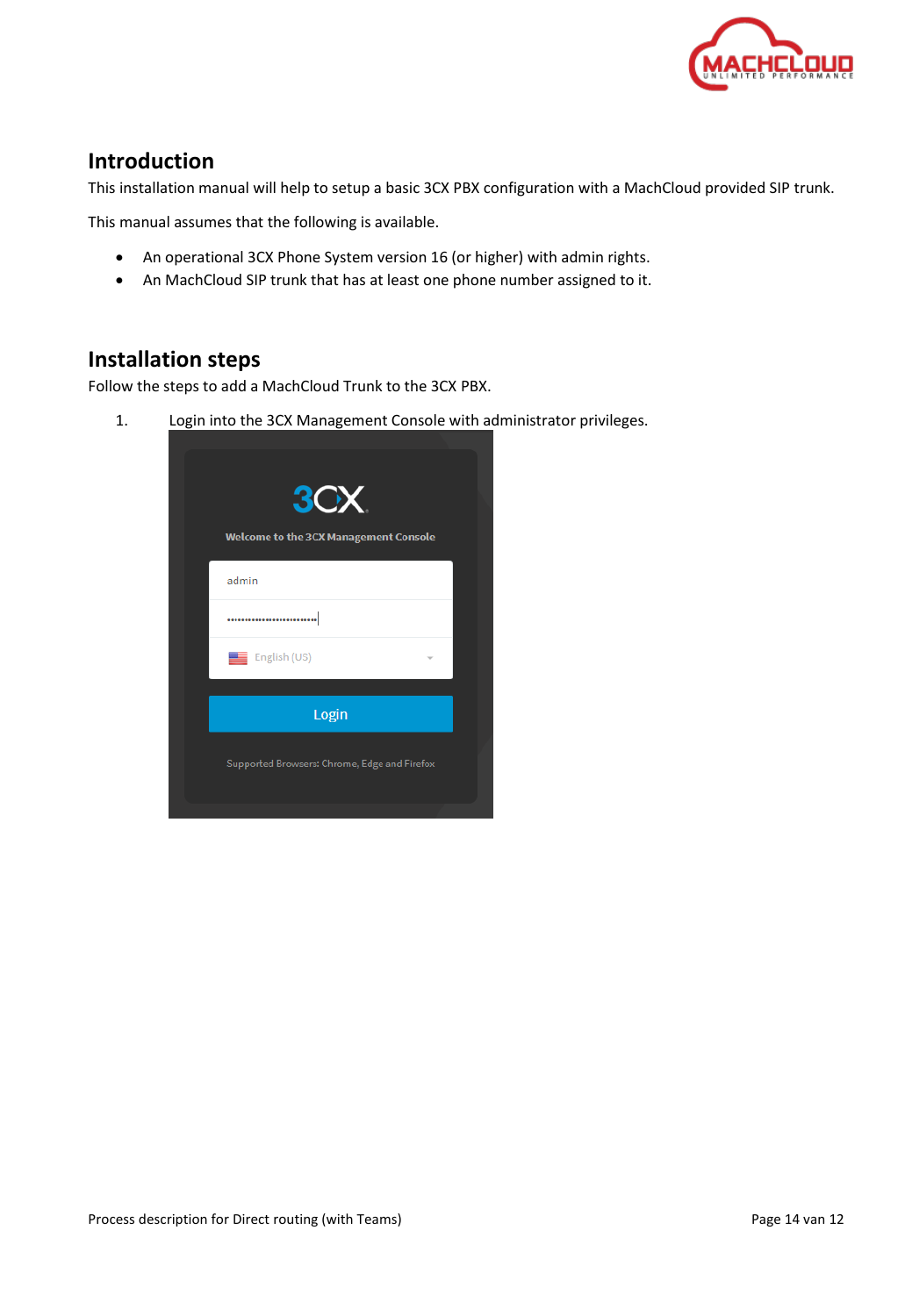

2. Open the SIP Trunks section and click on 'Add SIP Trunk'. Choose in the Country drop down box for 'Generic' and select in Provider in your Country for 'Generic VoIP Provider'.

| Add SIP Trunk/VoIP Provider     | ×            |
|---------------------------------|--------------|
| <b>Select Country</b>           |              |
| Generic                         |              |
| Select Provider in your Country |              |
| Generic VoIP Provider           | v            |
| Main Trunk No                   |              |
|                                 |              |
|                                 |              |
|                                 | Cancel<br>OK |

Enter a known trunk phone number to use as default main phone number. Click on OK to continue.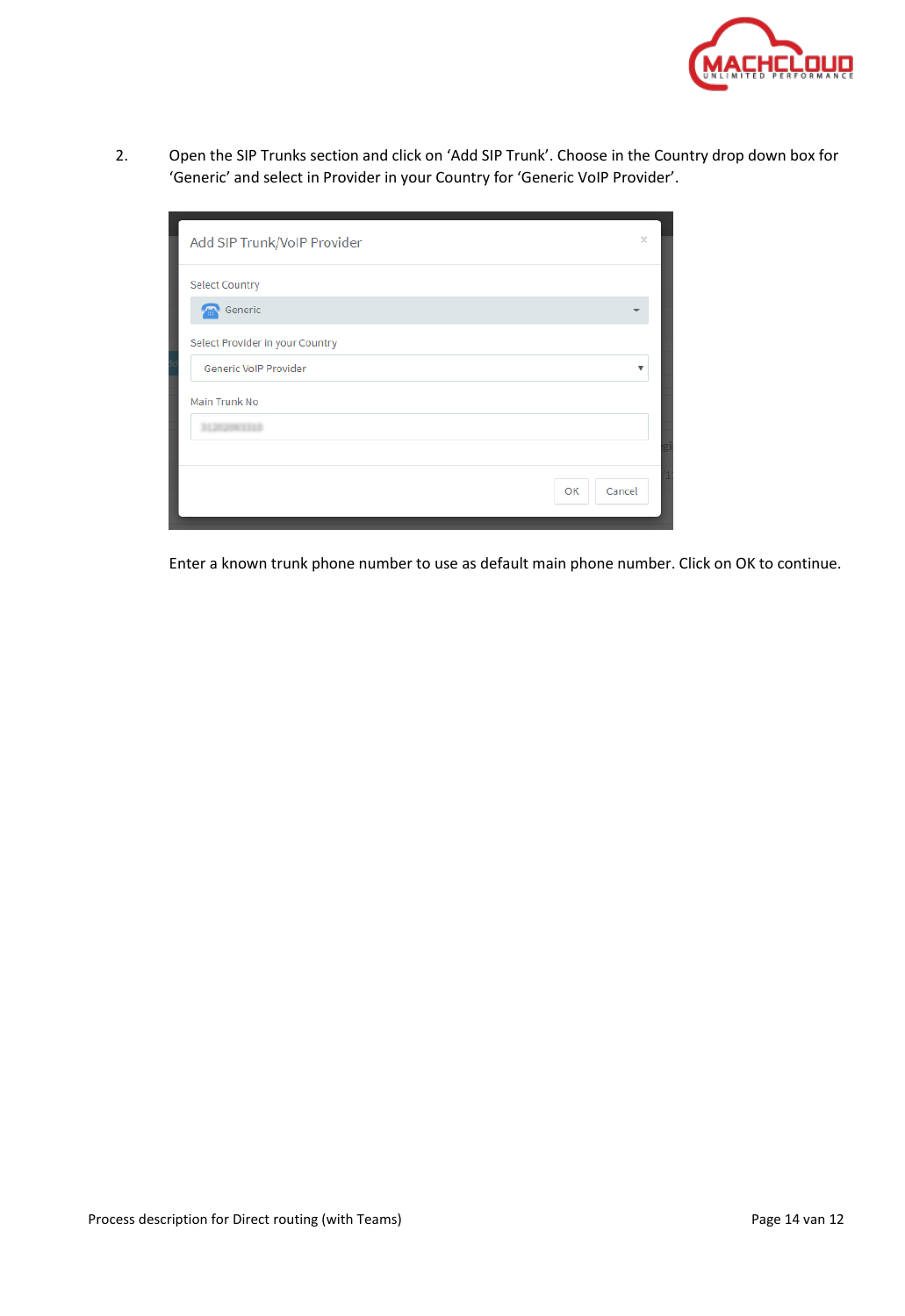

3. Continue the trunk setup by fill out the other fields of the SIP trunk.

Check the following tabs and make changes where it is needed.

#### **General**

| <b>Trunk Details</b>                                                                  |      |                        |
|---------------------------------------------------------------------------------------|------|------------------------|
|                                                                                       |      |                        |
| <b>Enter name for Trunk</b>                                                           |      |                        |
| MachCloud Voice Provider                                                              |      |                        |
| Registrar/Server/Gateway Hostname or IP                                               |      |                        |
| voice.machcloud.com                                                                   | 5060 | <b>Auto Discovery</b>  |
| Outbound Proxy                                                                        |      |                        |
| voice.machcloud.com                                                                   | 5060 | <b>Auto Discovery</b>  |
| Number of SIM Calls                                                                   |      |                        |
| 10                                                                                    |      |                        |
|                                                                                       |      |                        |
|                                                                                       |      |                        |
| <b>Authentication</b>                                                                 |      |                        |
| Type of Authentication                                                                |      |                        |
| Register/Account based                                                                |      | $\overline{\mathbf v}$ |
| Authentication ID (aka SIP User ID)                                                   |      |                        |
| <username of="" trunk=""></username>                                                  |      |                        |
| Authentication Password                                                               |      |                        |
|                                                                                       |      | $\bullet$              |
| 3 Way Authentication Password                                                         |      |                        |
|                                                                                       |      |                        |
| <b>Route calls to</b>                                                                 |      |                        |
| Main Trunk No                                                                         |      |                        |
| <aphonenumberthatisassignedtothemachcloud></aphonenumberthatisassignedtothemachcloud> |      |                        |
|                                                                                       |      |                        |
| Destination for calls during office hours<br>Extension                                |      |                        |
|                                                                                       |      |                        |
| 0001 First User                                                                       |      |                        |
| Destination for calls outside office hours                                            |      |                        |
| Extension                                                                             |      | $\overline{\mathbf v}$ |
| 0001 First User                                                                       |      | v                      |
| Set up Specific Office Hours for this trunk                                           |      |                        |
|                                                                                       |      |                        |

- The 'Number of SIM(ultaneous) Calls' is variable. Increase this value if needed.
- Replace the Authentication ID/User ID with the correct username.
- Enter a assigned phone number to handle as main phone number. This number should be E.164 formatted (without leading 00 or + sign). Example 310000000001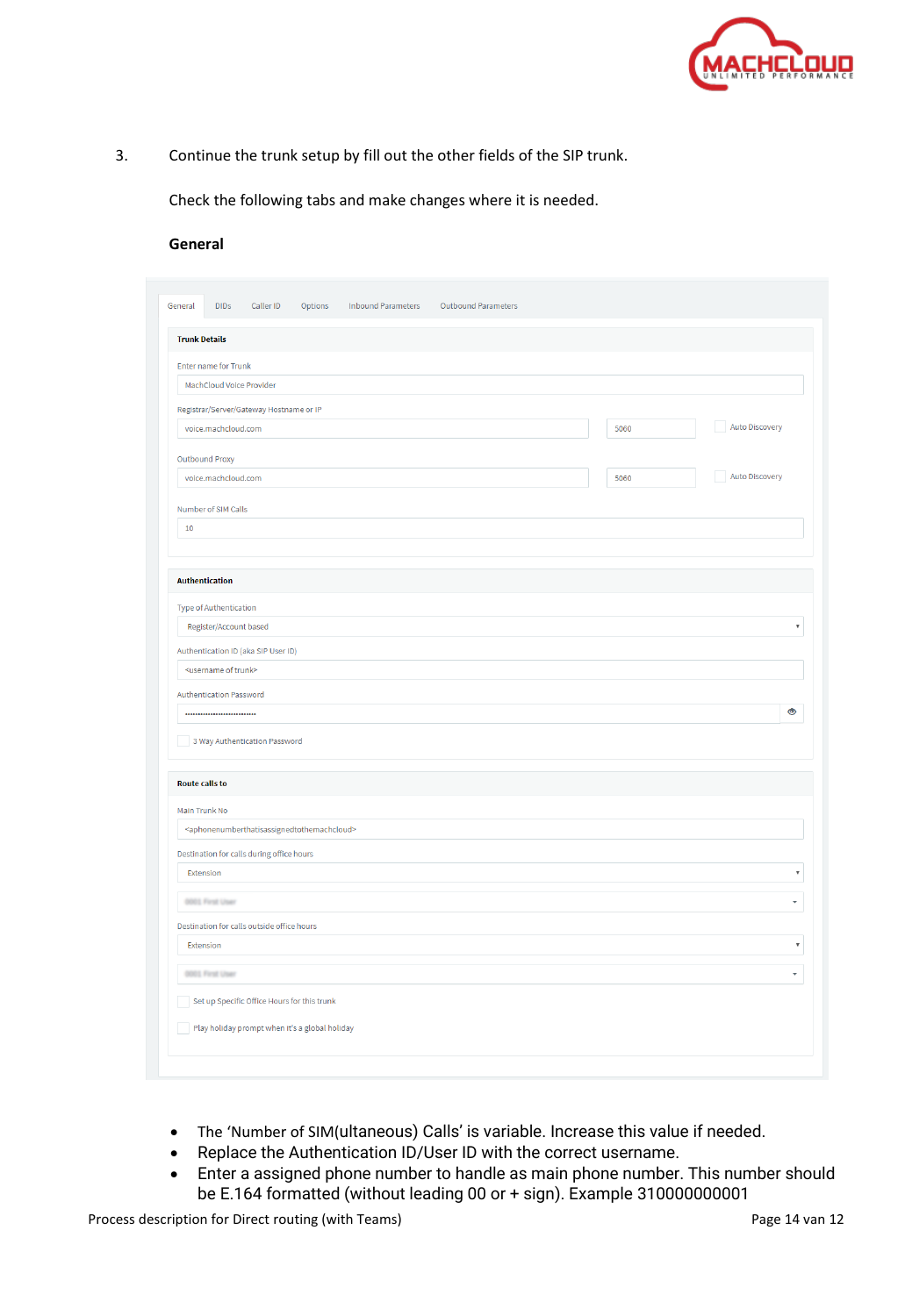

• Select an existing Extension for routing calls to.

#### **DIDs**

| General     | <b>DIDs</b>           | Caller ID                                    | Options | <b>Inbound Parameters</b> | Outbound Parameters |
|-------------|-----------------------|----------------------------------------------|---------|---------------------------|---------------------|
| <b>DIDS</b> |                       |                                              |         |                           |                     |
|             |                       | <b>+ Add Single DID</b> <sup>36</sup> Delete |         |                           |                     |
|             | <b>DID/DDI Number</b> |                                              |         |                           |                     |
|             | 31202093310           |                                              |         |                           | $\,$ $\,$           |

• Enter phone number(s) that are assigned to the MachCloud trunk

#### **Caller ID**

| Caller ID<br>General<br><b>DIDS</b>            | <b>Inbound Parameters</b><br>Options | <b>Outbound Parameters</b>                                                                                                     |
|------------------------------------------------|--------------------------------------|--------------------------------------------------------------------------------------------------------------------------------|
|                                                |                                      | Reformat Incoming or Outgoing Caller Identification numbers by configuring matching patterns. For more information click here. |
| <b>Default caller ID</b>                       |                                      |                                                                                                                                |
| Configure Outbound Caller ID                   |                                      |                                                                                                                                |
|                                                |                                      |                                                                                                                                |
|                                                |                                      |                                                                                                                                |
| <b>Inbound</b>                                 |                                      |                                                                                                                                |
| <b>X</b> Delete<br><b>JMove Up</b><br>$+$ Add  | <b>1</b> Move Down                   |                                                                                                                                |
| <b>Source Pattern</b>                          |                                      | <b>Replace Pattern</b>                                                                                                         |
|                                                |                                      |                                                                                                                                |
| Outbound                                       |                                      |                                                                                                                                |
| <b>X</b> Delete __ <i>f</i> Move Up<br>$+$ Add | <b>J</b> Move Down                   |                                                                                                                                |
| <b>Source Pattern</b>                          |                                      | <b>Replace Pattern</b>                                                                                                         |
|                                                |                                      |                                                                                                                                |
|                                                |                                      |                                                                                                                                |

• *No configuration needed.*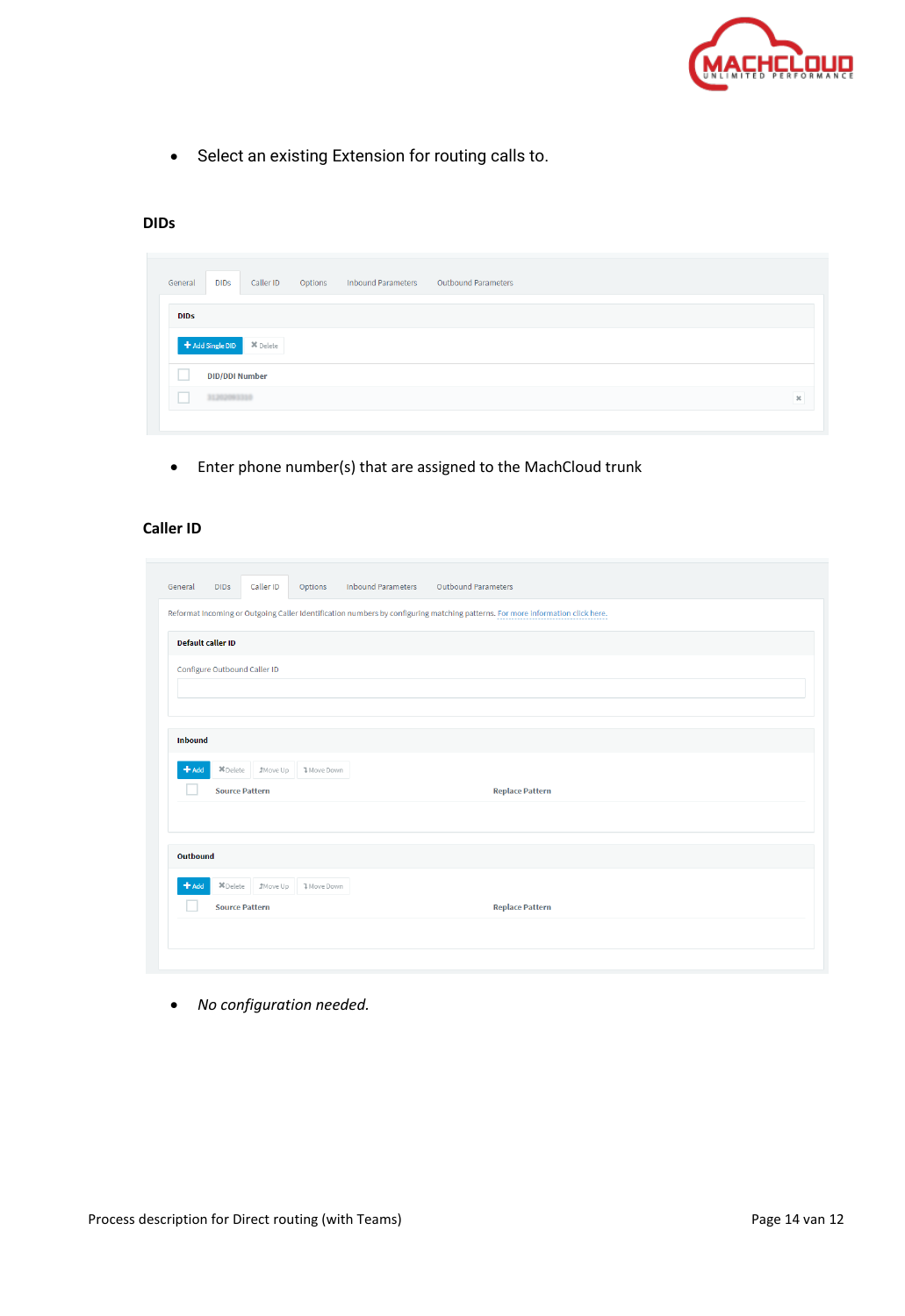

#### **Options**

| General<br><b>DIDs</b>      | Caller ID<br>Options<br><b>Inbound Parameters</b><br><b>Outbound Parameters</b> |                           |
|-----------------------------|---------------------------------------------------------------------------------|---------------------------|
| <b>Call options</b>         |                                                                                 |                           |
| Allow inbound calls         |                                                                                 |                           |
| Allow outbound calls        |                                                                                 |                           |
| Disallow video calls        |                                                                                 |                           |
|                             |                                                                                 |                           |
| <b>Advanced</b>             |                                                                                 |                           |
| PBX Delivers Audio          |                                                                                 |                           |
| Supports Re-Invite          |                                                                                 |                           |
| <b>Support Replaces</b>     |                                                                                 |                           |
|                             | Put Public IP in SIP VIA Header                                                 |                           |
| <b>Alternative Proxy</b>    |                                                                                 |                           |
| <b>SRTP</b>                 |                                                                                 |                           |
| e i                         |                                                                                 |                           |
| Re-Register Timeout<br>180  |                                                                                 |                           |
|                             | Select which IP to use in 'Contact' (SIP) and 'Connection'(SDP) fields          |                           |
| <b>Use Default Settings</b> |                                                                                 | $\boldsymbol{\mathrm{v}}$ |
| <b>Transport Protocol</b>   |                                                                                 |                           |
| <b>UDP</b>                  |                                                                                 | $\boldsymbol{\mathrm{v}}$ |
| IP Mode                     |                                                                                 |                           |
| IPV4                        |                                                                                 | $\boldsymbol{\mathrm{v}}$ |
| <b>Codec Priority</b>       |                                                                                 |                           |
| + Add codecs                | ₫ Move Up<br><b>J</b> Move Down                                                 |                           |
| G.711 A-law                 |                                                                                 | $\pmb{\times}$            |
| G.711 U-law                 |                                                                                 | $\pmb{\times}$            |
| G729                        |                                                                                 | $\pmb{\times}$            |
|                             |                                                                                 |                           |

- Disallow video calls is optional to enable or disabled.
- Transport Protocol can be set to 'UDP' or keep it on Any.
- Set the IP Mode to IPv4 is preferred.
- Codec Priority should be: G.711 A-law, G.711 U-law, G729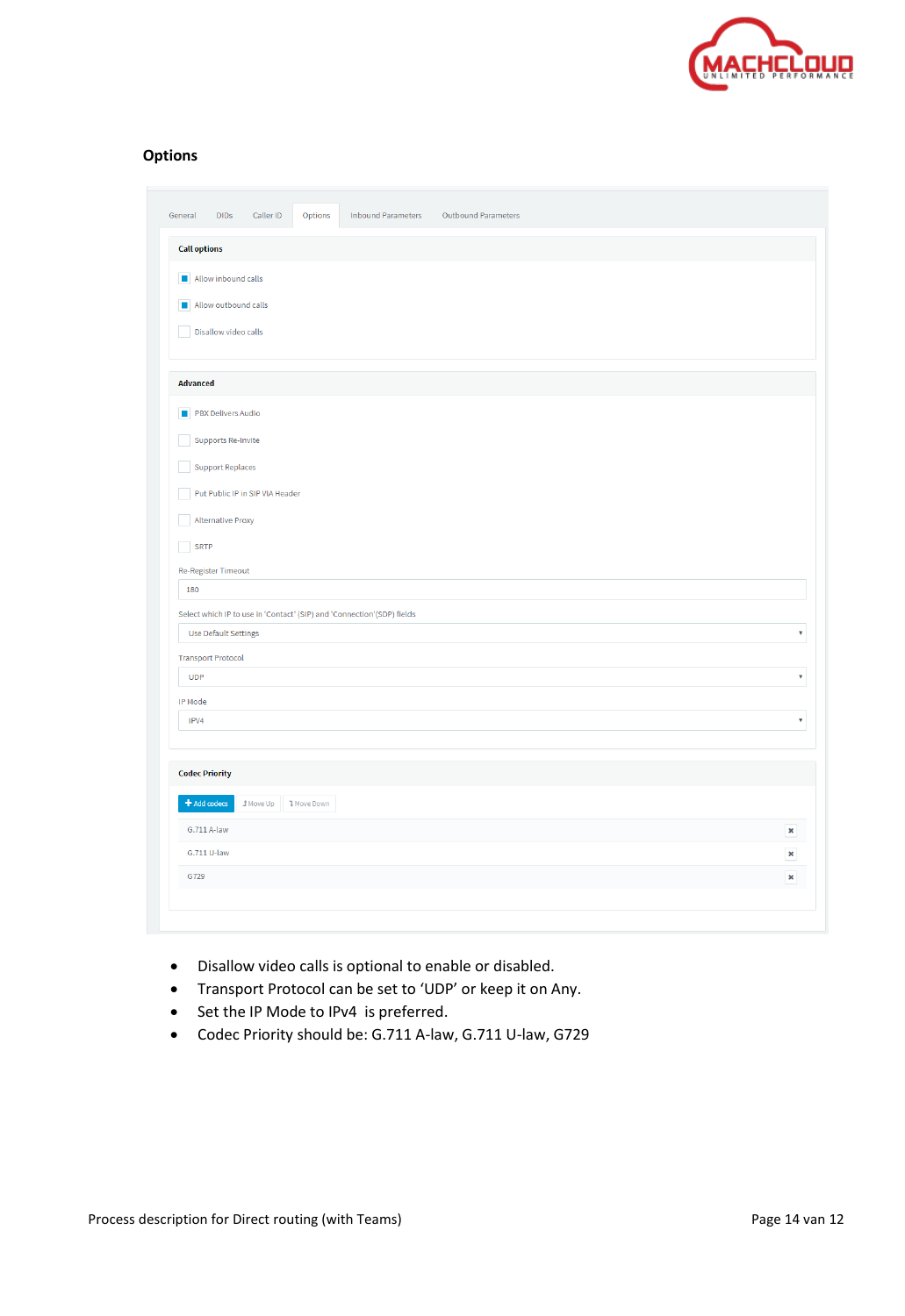

#### **Inbound Parameters**

|                                                   | <b>Caller Number/Name Field Mapping:</b>                    |  |                                                                                                                 |                                                                                                                                                                                       |  |
|---------------------------------------------------|-------------------------------------------------------------|--|-----------------------------------------------------------------------------------------------------------------|---------------------------------------------------------------------------------------------------------------------------------------------------------------------------------------|--|
|                                                   |                                                             |  | Review the SIP header of the INVITE and specify where the following values should be present within the INVITE: |                                                                                                                                                                                       |  |
|                                                   | "CalledNum" number that has been dialed (default: To->user) |  |                                                                                                                 | To: User Part                                                                                                                                                                         |  |
|                                                   | "CallerName" caller's name (default: From->display name)    |  |                                                                                                                 | From: User Part                                                                                                                                                                       |  |
| "CallerNum" caller's number (default: From->user) |                                                             |  |                                                                                                                 | From: User Part                                                                                                                                                                       |  |
|                                                   | <b>Call Source Identification</b>                           |  |                                                                                                                 |                                                                                                                                                                                       |  |
|                                                   |                                                             |  |                                                                                                                 | Configure this option only when the SIP Trunk is IP based (peering), or does not support automatic inbound call detection. If you have multiple trunks from the same vendor or issues |  |
|                                                   | Request Line URI : User Part                                |  |                                                                                                                 | with incoming calls, you might need to toggle this option (on/off) and see what configuration works best for this SIP Trunk                                                           |  |
|                                                   |                                                             |  | "EnforcedOriginatorCallerID" To be used when you want to send Anonymous via PAI                                 |                                                                                                                                                                                       |  |

• Call source identification is disabled.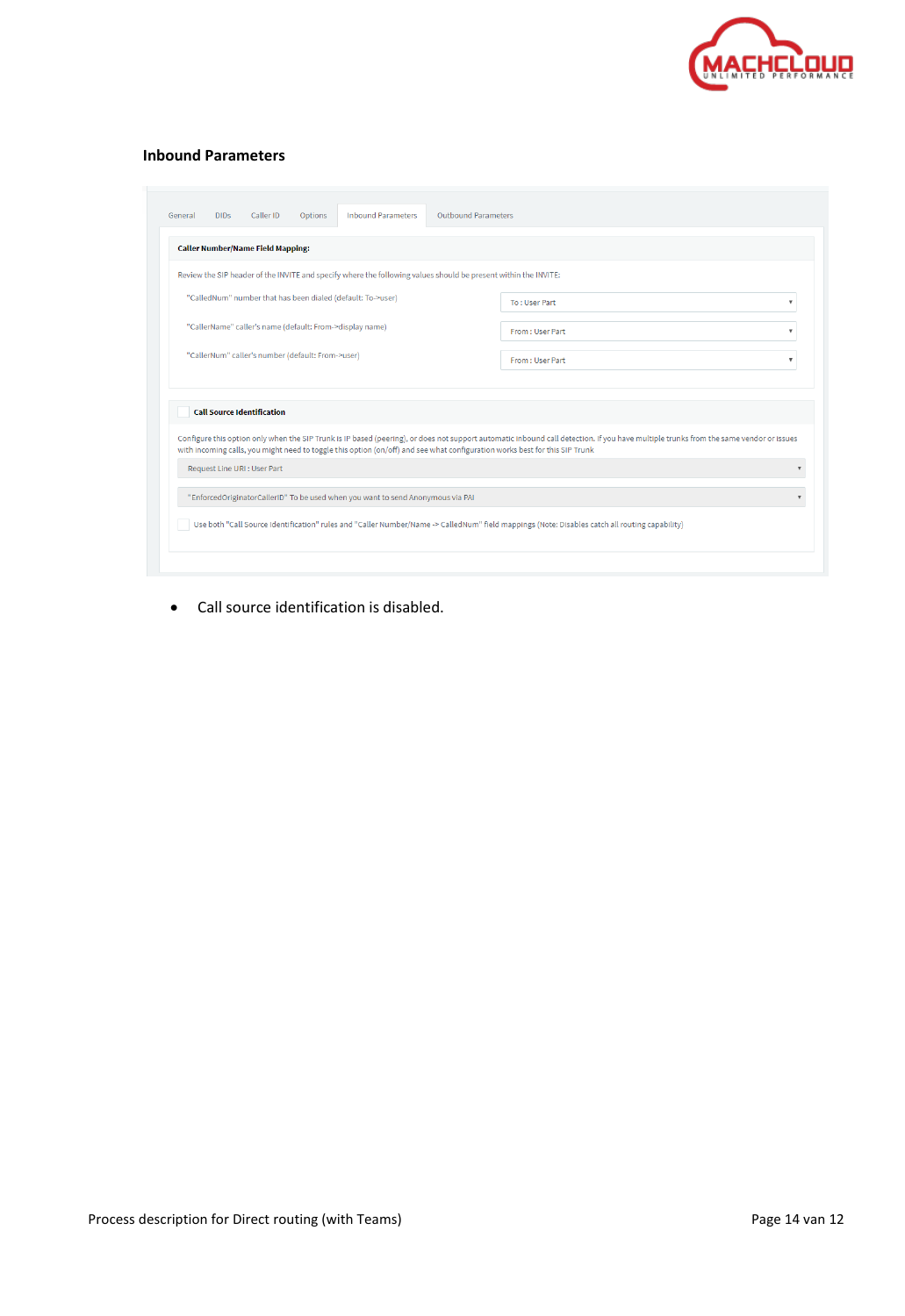

#### **Outbound Parameters**

| <b>Outbound Parameters</b>                     |                                                                                                                                      |  |
|------------------------------------------------|--------------------------------------------------------------------------------------------------------------------------------------|--|
|                                                | Assign SIP header fields to 3CX Call Variables. Requires advanced SIP knowledge. Misconfiguration will cause your PBX to malfunction |  |
| <b>SIP Field</b>                               | <b>Variable</b><br><b>Custom Value</b>                                                                                               |  |
| Request Line URI : User Part                   | "CalledNum" number that has been dialed (defa<br>$\boldsymbol{\mathrm{v}}$                                                           |  |
| Request Line URI : Host Part                   |                                                                                                                                      |  |
|                                                | "GWHostPort" gateway/provider host/port<br>$\overline{\mathbf v}$                                                                    |  |
| Contact: User Part                             | $\overline{\mathbf v}$<br>"AuthID" authentication                                                                                    |  |
| Contact: Host Part                             | "ContactUri" usually, content of Contact field<br>۳                                                                                  |  |
| To: Display Name                               | "CalledName" name that has been dialed (defau<br>$\boldsymbol{\mathrm{v}}$                                                           |  |
| To: User Part                                  | "CalledNum" number that has been dialed (defa<br>$\boldsymbol{\mathrm{v}}$                                                           |  |
| To: Host Part                                  | "GWHostPort" gateway/provider host/port                                                                                              |  |
| From: Display Name                             | "OriginatorCallerID" Original Caller number will I<br>$\boldsymbol{\mathrm{v}}$                                                      |  |
| From: User Part                                | "OriginatorCallerID" Original Caller number will I<br>$\boldsymbol{\mathrm{v}}$                                                      |  |
| From: Host Part                                | "GWHostPort" gateway/provider host/port<br>$\boldsymbol{\mathrm{v}}$                                                                 |  |
| <b>User Agent: Text String</b>                 | Leave default value<br>$\overline{\mathbf{v}}$                                                                                       |  |
| Remote Party ID - Called Party : Display Name  | Leave default value<br>۳                                                                                                             |  |
| Remote Party ID - Called Party : User Part     | Leave default value<br>7                                                                                                             |  |
| Remote Party ID - Called Party : Host Part     | Leave default value<br>۷                                                                                                             |  |
| Remote Party ID - Calling Party : Display Name | Leave default value<br>$\overline{\mathbf{v}}$                                                                                       |  |
| Remote Party ID - Calling Party : User Part    |                                                                                                                                      |  |
|                                                | Leave default value<br>▼                                                                                                             |  |
| Remote Party ID - Calling Party: Host Part     | Leave default value<br>$\overline{\mathbf{v}}$                                                                                       |  |
| P-Asserted Identity: Display Name              | Leave default value<br>۳                                                                                                             |  |
| P-Asserted Identity: User Part                 | Leave default value<br>۳                                                                                                             |  |
| P-Asserted Identity: Host Part                 | Leave default value                                                                                                                  |  |
| P-Preferred Identity: Display Name             | Leave default value<br>$\overline{\mathbf{v}}$                                                                                       |  |
| P-Preferred Identity: User Part                | Leave default value<br>▼                                                                                                             |  |
| P-Preferred Identity: Host Part                | Leave default value<br>7                                                                                                             |  |
| P-Called-Party-ID: Display Name                |                                                                                                                                      |  |
|                                                | Leave default value<br>v                                                                                                             |  |
| P-Called-Party-ID: User Part                   | Leave default value<br>$\overline{\mathbf{v}}$                                                                                       |  |

- Contact : User Part  $\rightarrow$  "AuthID" authentication
- From : Display Name → "OriginatorCallerID" Original Caller number will be sent
- From : User Part → "OriginatorCallerID" Original Caller number will be sent
- Remote Party ID Calling Party : Display Name → Leave default value
- Remote Party ID Calling Party : User Part  $\rightarrow$  Leave default value

Process description for Direct routing (with Teams) example 2 and the example of Page 14 van 12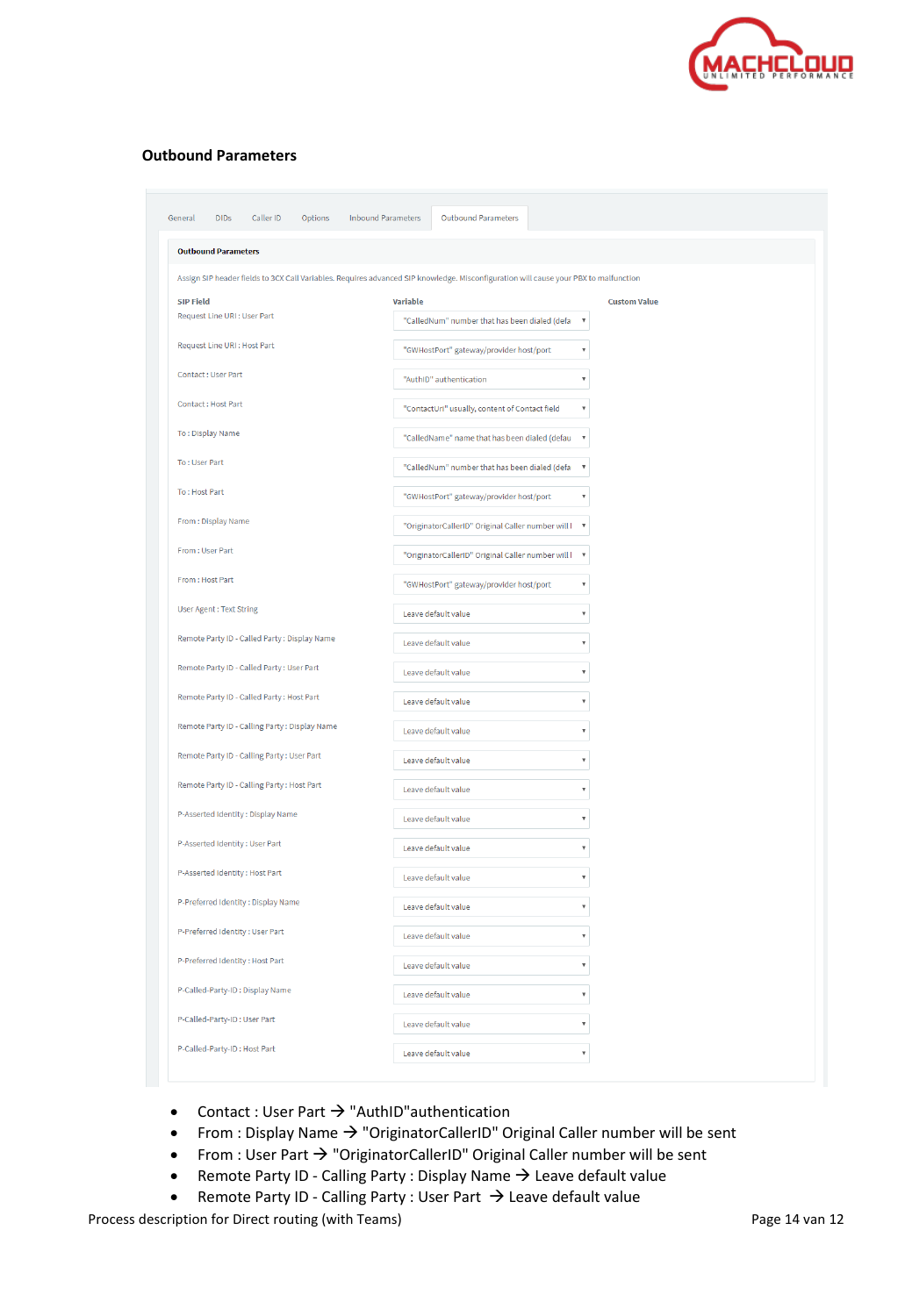

• Remote Party ID - Calling Party : Host Part → Leave default value

Click on OK to save the settings for the trunk.

4. Add an outbound rule to route calls via the MachCloud trunk.

|                  |                             | 彊                                        |                                                                                              |                                                                       | Support - | Updates $-$ | $\equiv$ English (US) $\sim$ | z.<br>$\overline{A}$ |
|------------------|-----------------------------|------------------------------------------|----------------------------------------------------------------------------------------------|-----------------------------------------------------------------------|-----------|-------------|------------------------------|----------------------|
| du.              | Dashboard                   | Outbound rule<br>OK                      | Cancel                                                                                       |                                                                       |           |             |                              | <b>O</b> Help        |
| 2                | Phones                      |                                          |                                                                                              |                                                                       |           |             |                              |                      |
| ┸                | Extensions                  |                                          |                                                                                              |                                                                       |           |             |                              |                      |
| ₩                | Groups                      | General                                  |                                                                                              |                                                                       |           |             |                              |                      |
| $\bullet$        | <b>SIP Trunks</b>           | <b>Rule Name</b>                         |                                                                                              |                                                                       |           |             |                              |                      |
| ┹                | <b>Inbound Rules</b>        | Outbound rule                            |                                                                                              |                                                                       |           |             |                              |                      |
| ↟                | Outbound Rules              |                                          |                                                                                              |                                                                       |           |             |                              |                      |
| $\mathbf \Omega$ | <b>Digital Receptionist</b> | Apply this rule to these calls           |                                                                                              |                                                                       |           |             |                              |                      |
| 삼                | <b>Ring Groups</b>          | Calls to numbers starting with prefix    |                                                                                              |                                                                       |           |             |                              |                      |
| 쯉                | <b>Call Queues</b>          | Calls to numbers starting with prefix    |                                                                                              |                                                                       |           |             |                              |                      |
| ×,               | Recordings                  | Calls from extension(s)                  |                                                                                              |                                                                       |           |             |                              |                      |
| e                | <b>Backup and Restore</b>   | Calls from extension(s)                  |                                                                                              |                                                                       |           |             |                              |                      |
| 目                | Call Log                    | Calls to Numbers with a length of        |                                                                                              |                                                                       |           |             |                              |                      |
| E                | Reports                     | Calls to Numbers with a length of        |                                                                                              |                                                                       |           |             |                              |                      |
| ⋟                | Security                    | Calls from extension group(s)<br>$#$ Add |                                                                                              |                                                                       |           |             |                              |                      |
| >                | Advanced                    | <b>DEFAULT</b>                           |                                                                                              |                                                                       |           |             |                              | ×                    |
|                  | <b>Settings</b>             |                                          |                                                                                              |                                                                       |           |             |                              |                      |
|                  | 3CX Portal                  |                                          |                                                                                              |                                                                       |           |             |                              |                      |
|                  |                             | <b>Make outbound calls on</b>            |                                                                                              |                                                                       |           |             |                              |                      |
|                  |                             |                                          | Configure up to 5 backup routes for outgoing calls. Each route can be configured differently |                                                                       |           |             |                              |                      |
|                  |                             |                                          |                                                                                              | Strip<br><b>Digits</b>                                                | Prepend   |             |                              |                      |
|                  |                             | Route<br>$\mathbf{1}$                    | MachCloud Voice Provider                                                                     | $\pmb{0}$<br>$\boldsymbol{\mathrm{v}}$<br>$\boldsymbol{\mathrm{v}}$   |           |             |                              |                      |
|                  |                             | $\overline{\mathbf{2}}$<br>Route         | <b>BLOCK CALLS</b>                                                                           | $\boldsymbol{\mathrm{v}}$<br>$\bullet$<br>$\;$ $\;$                   |           |             |                              |                      |
|                  |                             | $\overline{\mathbf{3}}$<br>Route         | <b>BLOCK CALLS</b>                                                                           | $\boldsymbol{\mathrm{v}}$<br>$\mathbf 0$<br>$\boldsymbol{\mathrm{v}}$ |           |             |                              |                      |
|                  |                             | Route<br>4                               | <b>BLOCK CALLS</b>                                                                           | $\mathbf 0$<br>$\boldsymbol{\mathrm{v}}$<br>$\boldsymbol{\mathrm{v}}$ |           |             |                              |                      |
|                  |                             | 5<br>Route                               | <b>BLOCK CALLS</b>                                                                           | $\pmb{0}$<br>$\boldsymbol{\mathrm{v}}$<br>$\boldsymbol{\mathrm{v}}$   |           |             |                              |                      |
|                  |                             |                                          |                                                                                              |                                                                       |           |             |                              |                      |

Click on OK to save the outbound rule.

5. Check if the trunk is operational. This should be indicated by a green  $\bullet$  symbol.